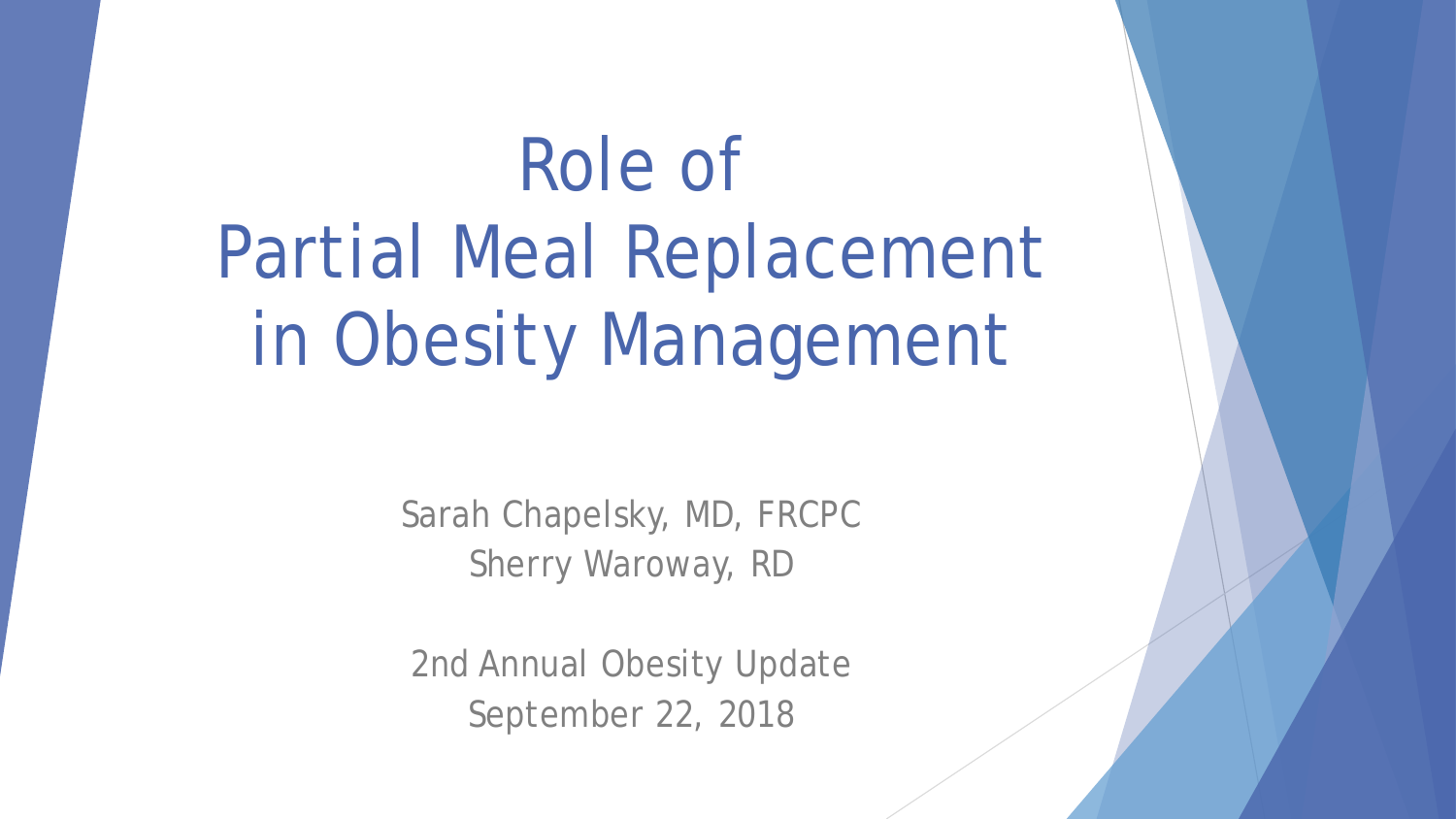#### Disclosures – Sarah Chapelsky

#### **Faculty**

- **Diplomate of the American Board of Obesity Medicine**
- General Internist, Edmonton Adult Bariatric Specialty Clinic
- Medical Lead, FEMME HOMME Weight Management Program
- Clinical Lecturer, Department of Medicine, University of Alberta

#### **Relationships with commercial interests**

- Speakers Bureau/Honoraria: Novo Nordisk, Valeant
- Consulting Fees: FEMME HOMME Medical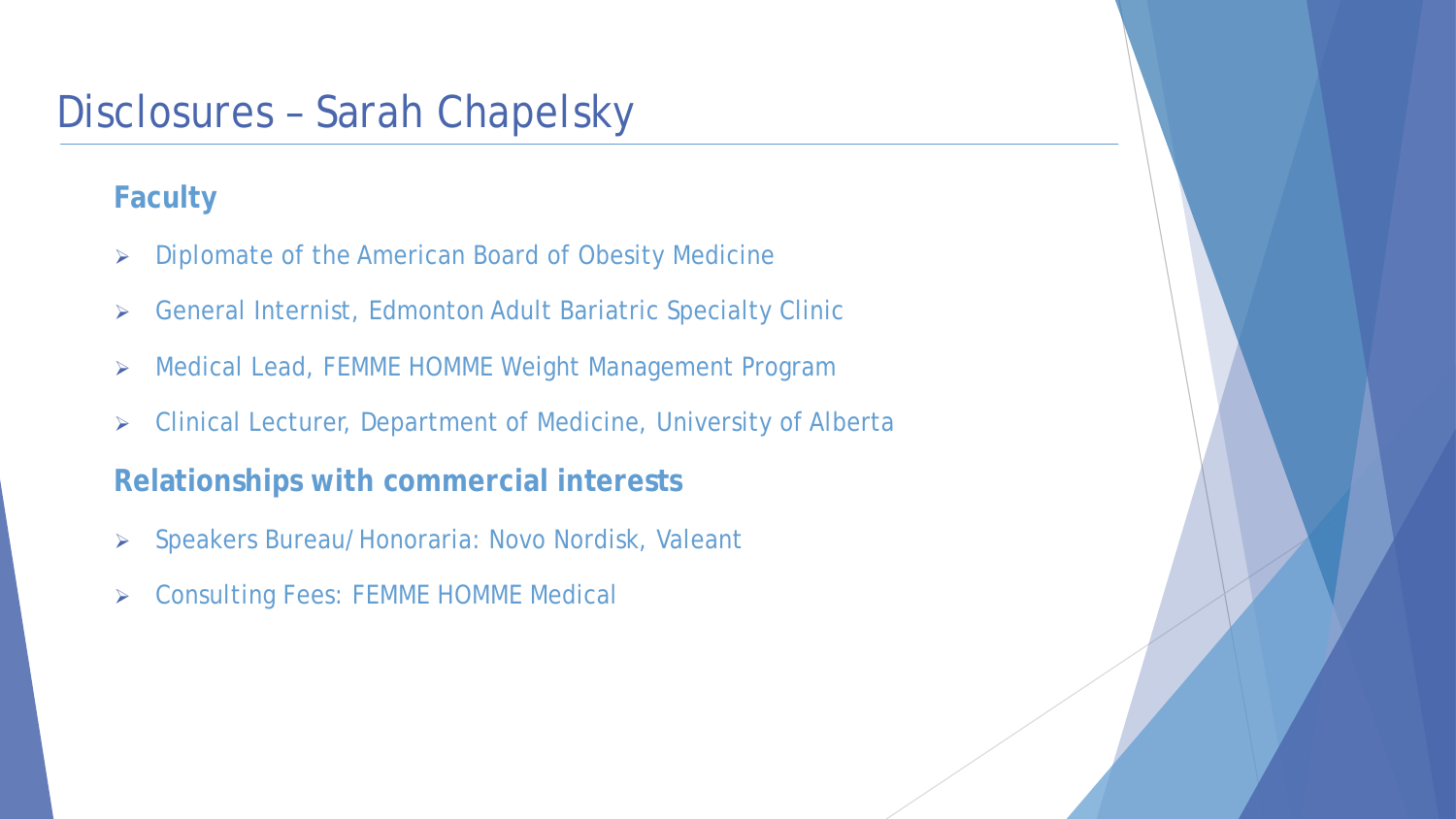#### Disclosures – Sherry Waroway

- $\triangleright$  BSc Nutrition and Food Science
- Registered Dietitian, Edmonton Adult Bariatric Specialty Clinic

**No relevant financial or nonfinancial relationships to disclose.**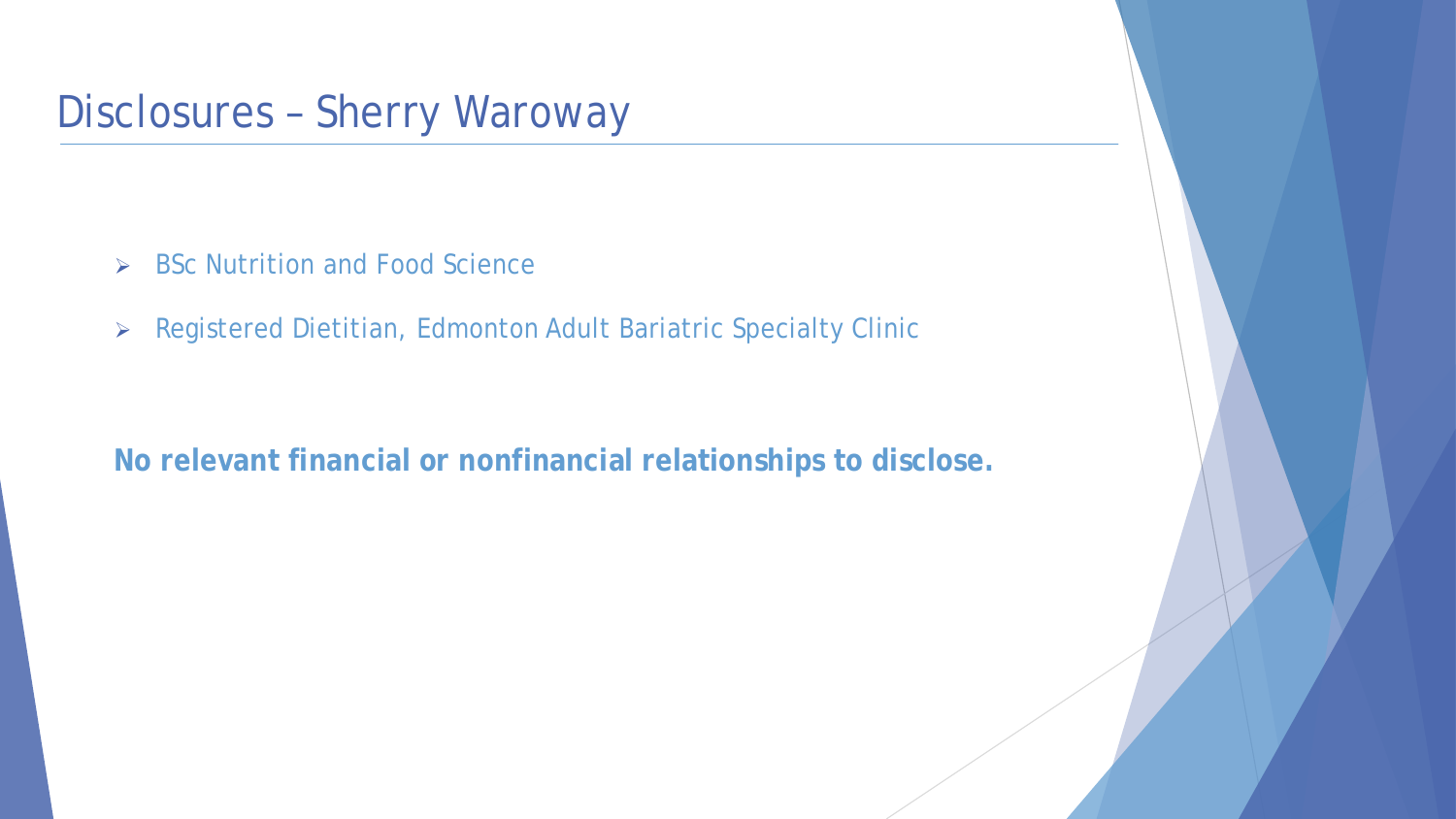# Learning Objectives

- 1. Describe the difference between a formulated liquid diet, meal replacement, and nutritional supplement.
- 2. Differentiate the role of partial vs full meal replacement strategies in weight management.
- 3. Review the outcomes of adding a partial meal replacement strategy to a hypocaloric diet)
- 4. Discuss the clinical approach to initiating a PMR strategy.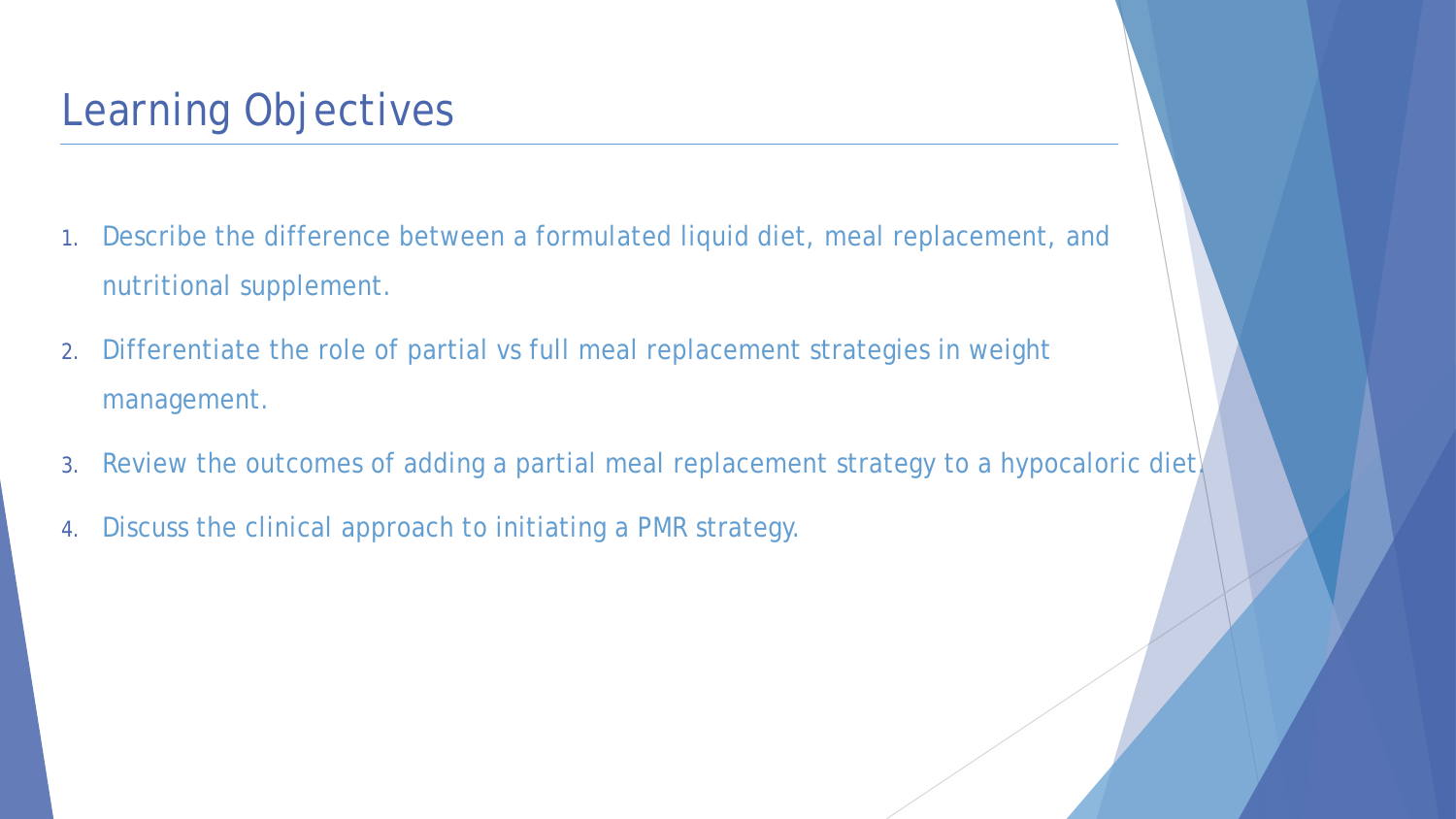# Treatment of Obesity

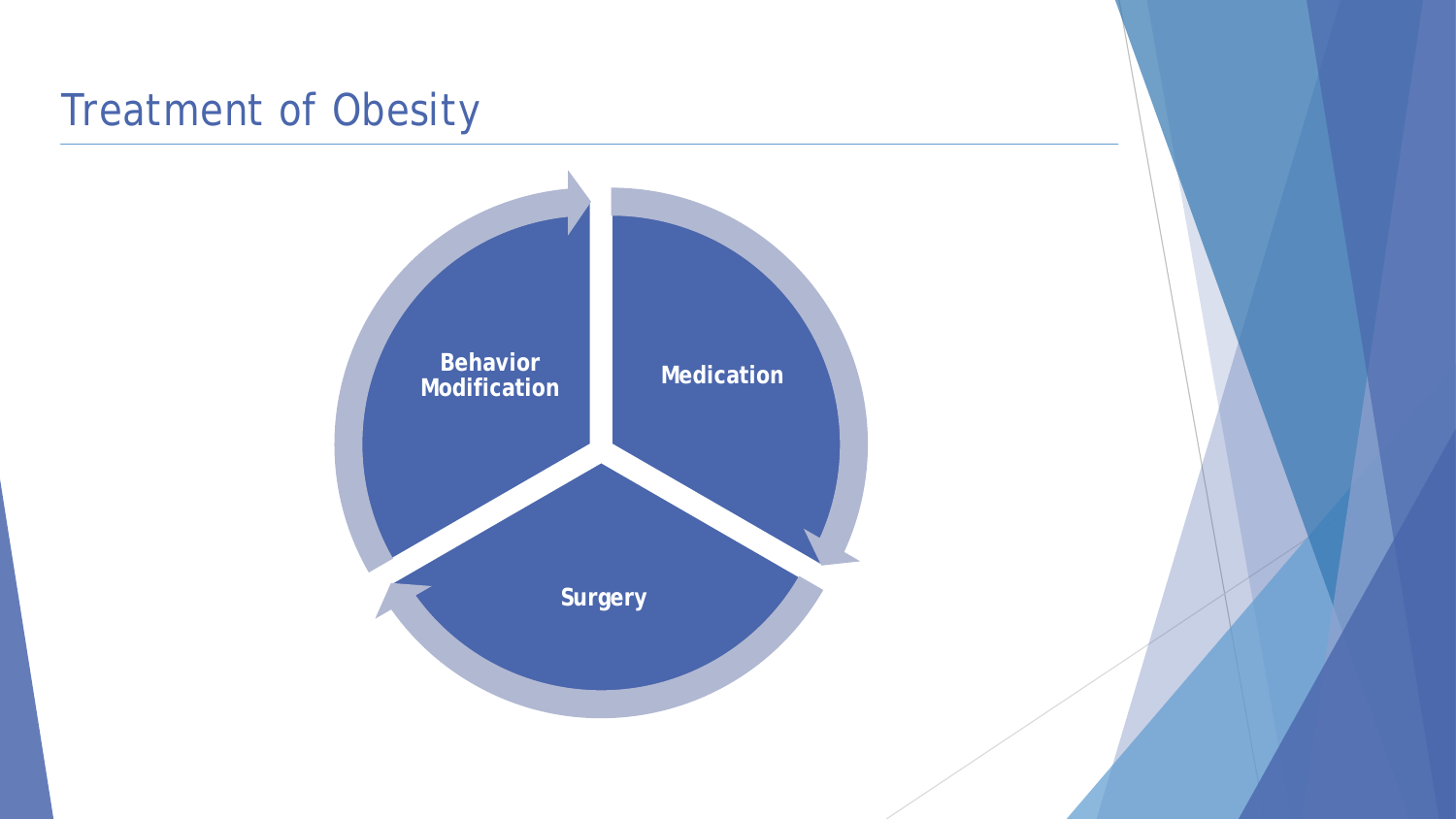### Meal Replacement Strategies

- used for weight loss
	- acute weight loss
	- combined with a mutidisciplinary lifestyle program to support weight maintenance
- patients must be medically monitored
- needs to meet Health Canada regulations
- 900 kcal/day

#### **Full Meal Replacement (FMR) Partial Meal Replacement (PMR)**

- used for weight loss or weight loss maintenance
- part of a low calorie diet with food
- replaces 1 2 meals or snacks per day
- typically 1200-1500 kcal/day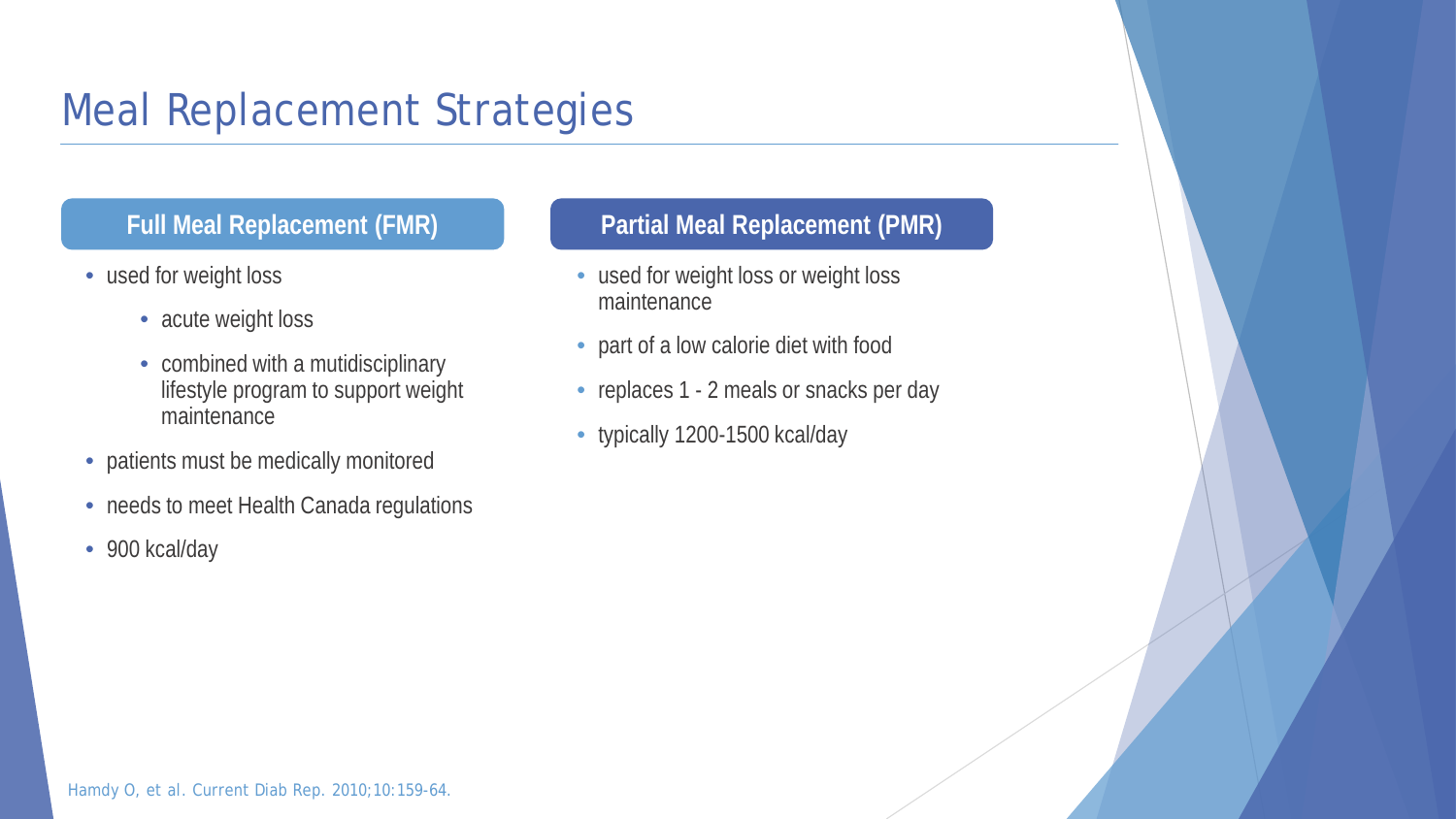## Rationale for Meal Replacements

- **EXECUTE:** Portion and calorie control
- $\triangleright$  Structured eating
- > Improved nutrition
- > Stimulus narrowing: avoid contact with certain food
- $\triangleright$  Stimulus control: avoid contact with problem foods or triggers
- $\triangleright$  High protein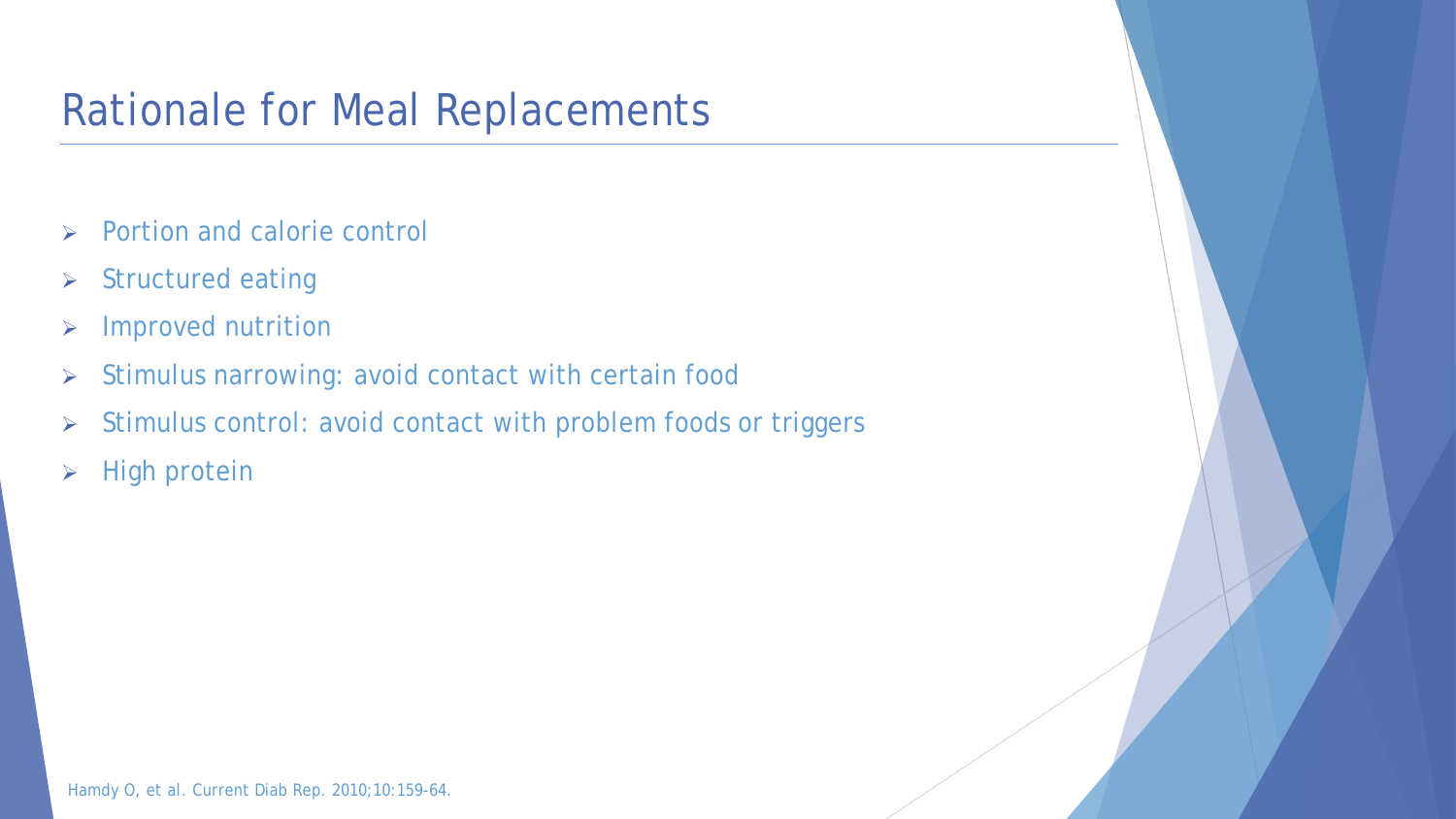#### PMR Improves Low-Calorie Diet Outcomes



1. Heymsfield SB, et al. *Int J Obes* (2003);27:537–49; 2. Haywood CJ, et al. *J Gerontol A Biol Sci Med Sci*. 2017;73:59-65.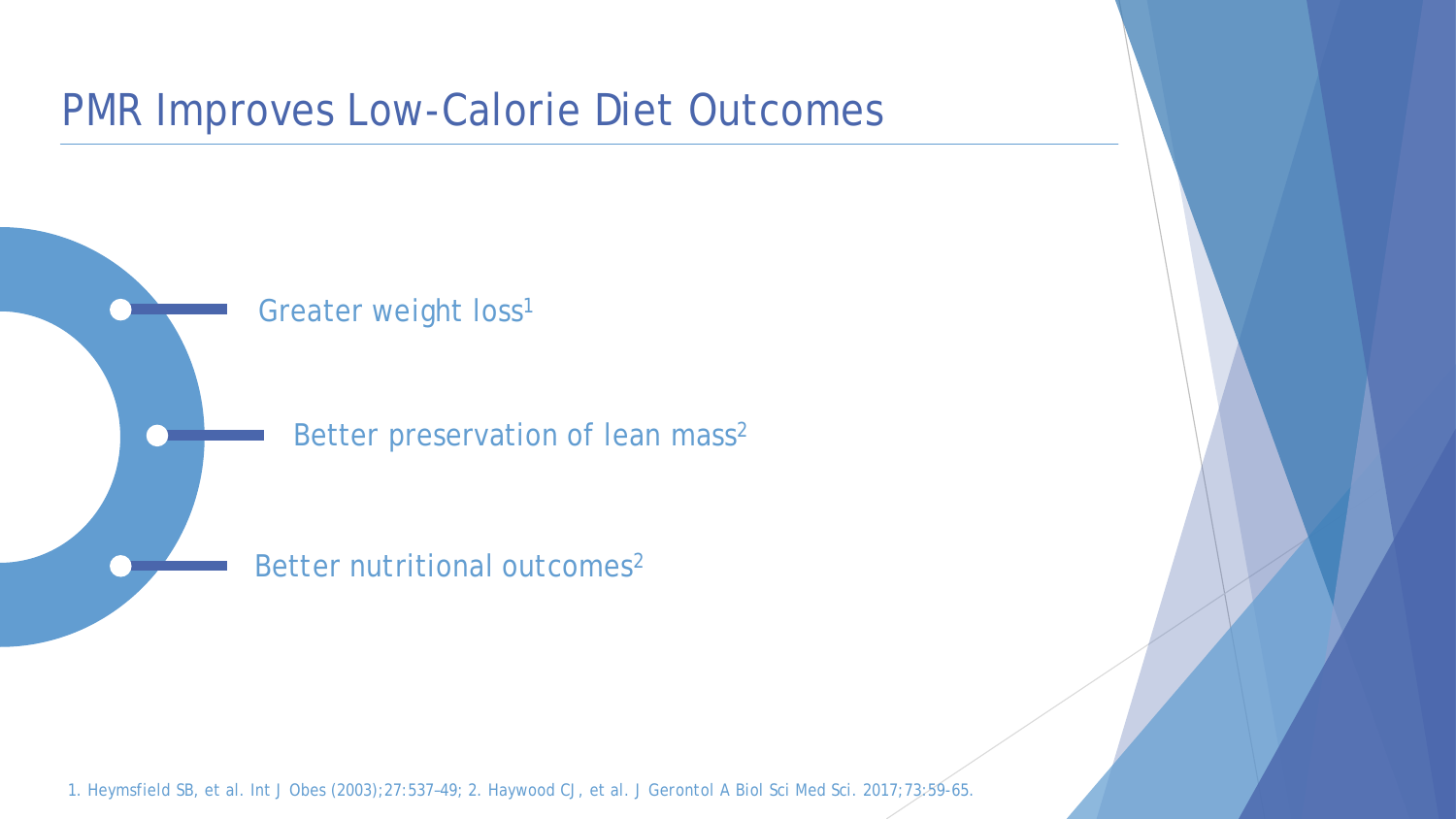#### PMR Improves Weight Loss Outcomes

Meta-analysis of 6 studies. 487 patients. Mean age: 46.1 years; mean BMI 31 kg/m<sup>2</sup>.

| <b>Treatment Group</b>      | <b>Dropout</b><br>at 1 year | Mean weight loss<br>at 1 year | $\geq$ 5% weight loss<br>at 1 year |
|-----------------------------|-----------------------------|-------------------------------|------------------------------------|
| Low-calorie diet            | 64%                         | $4\%$                         | 33%                                |
| Low-calorie diet<br>$+$ PMR | 47%                         | 7%                            | 74%                                |

Heymsfield SB, et al. *Int J Obes* (2003);27:537–49.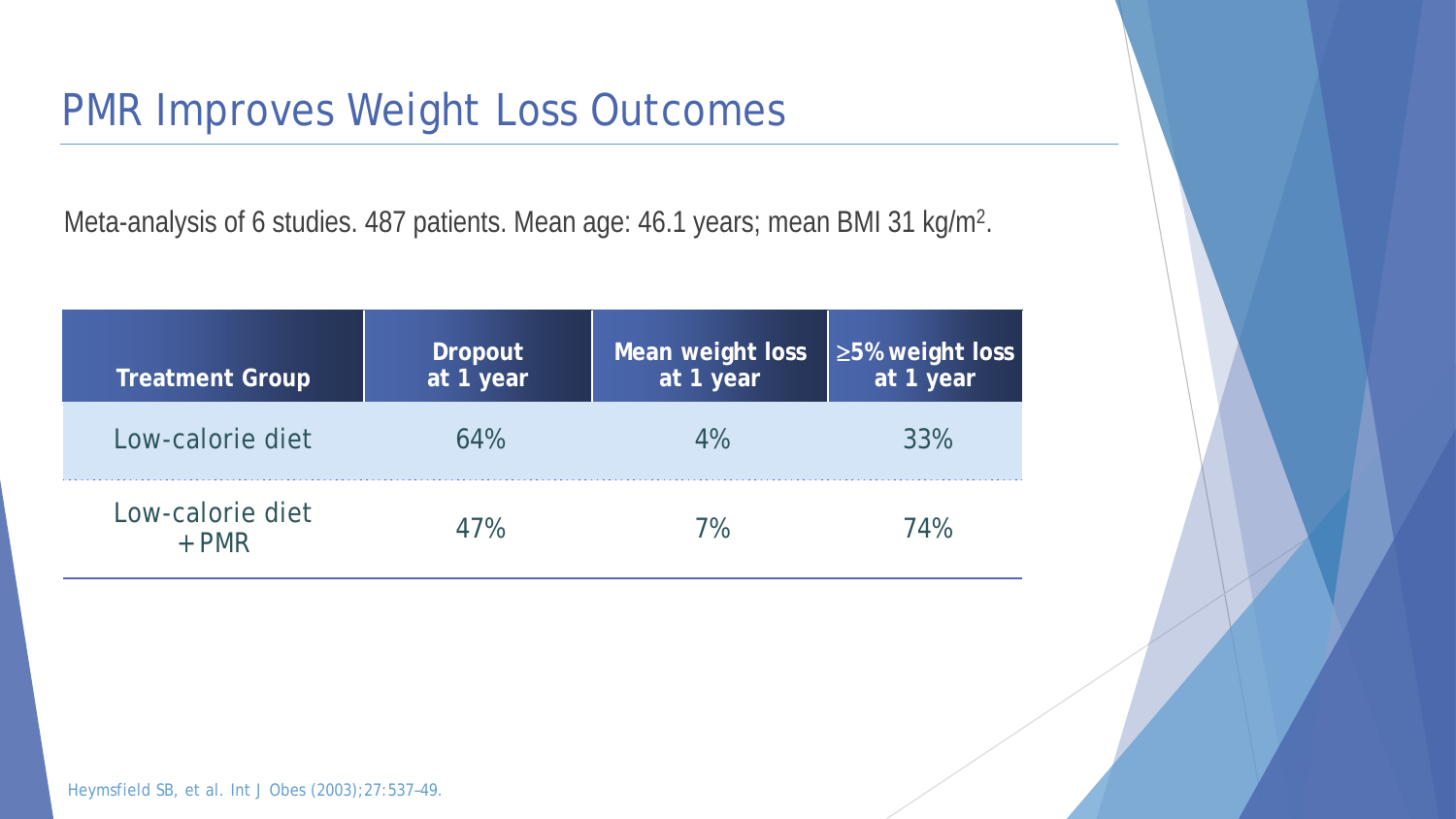#### PMR Improves Lean Mass Preservation

RCT of 117 patients. Mean age: 70 years; mean BMI 40 kg/m<sup>2</sup>. All groups received an exercise intervention. Study duration of 4 months.

| <b>Outcome</b>                     | Dietary advice | <b>Hypocaloric diet</b><br>$(-500$ kcal/day) | $2 - 3 MR +$<br>1 meal per day |
|------------------------------------|----------------|----------------------------------------------|--------------------------------|
| Mean weight loss                   | 3.7%           | 5.1%                                         | 11.1%                          |
| Fat mass loss                      | 5.7%           | 6.1%                                         | 16.8%                          |
| Lean mass loss                     | 1.7%           | 2.8%                                         | 4.8%                           |
| Fat mass to<br>lean mass loss (kg) | 1:0.33         | 1:0.5                                        | 1:0.32                         |

Haywood CJ, et al. *J Gerontol A Biol Sci Med Sci*. 2017;73:59-65.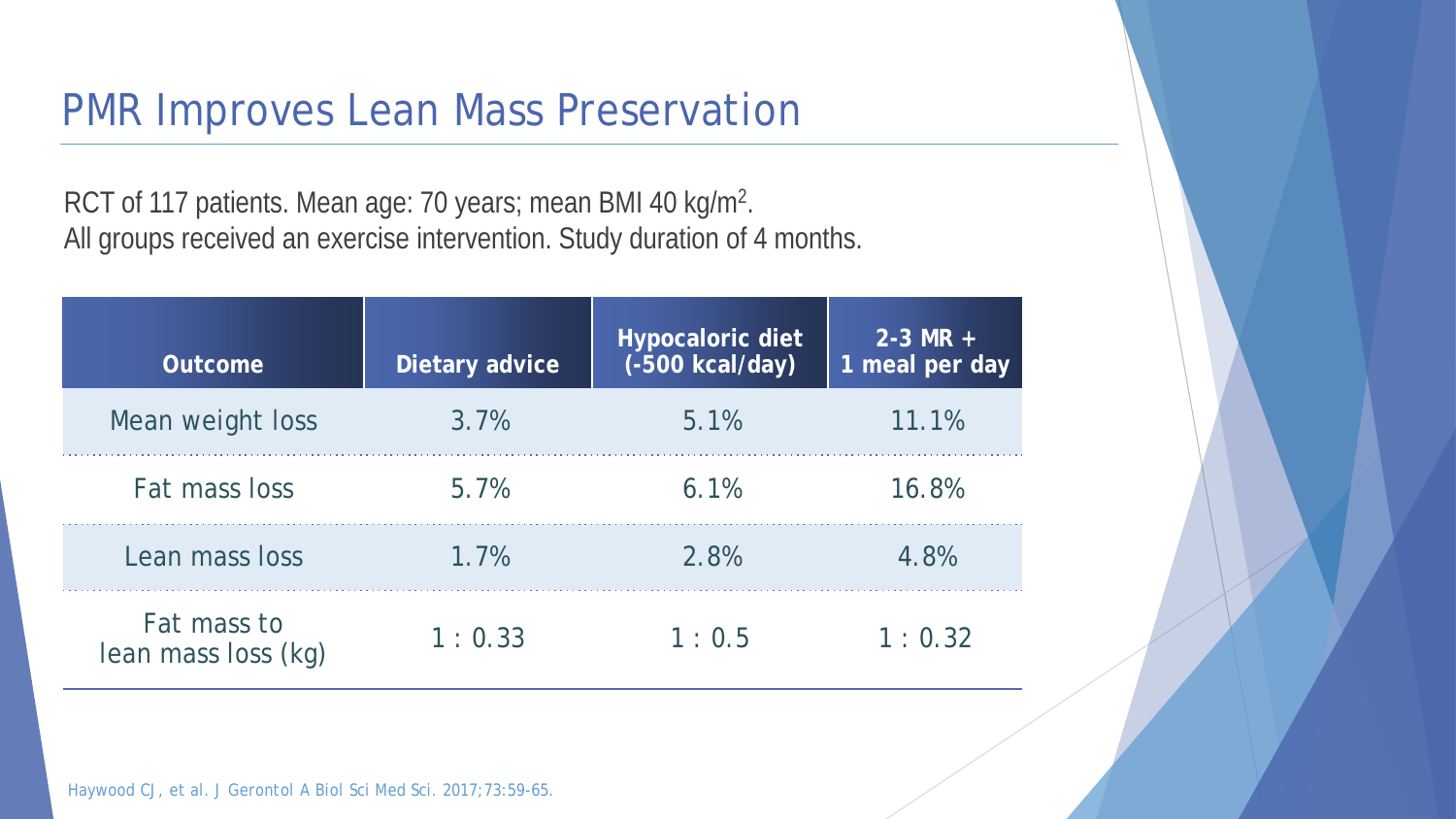#### PMR Improves Nutrition Outcomes

RCT of 117 patients. Mean age: 70 years; mean BMI 40 kg/m2. All groups received an exercise intervention. Study duration of 4 months.

- $\geq$  37% increase in vitamin D levels
- $\geq$  19% increase in vitamin B12 levels
- $\geq 11\%$  increase in ferritin

Haywood CJ, et al. *J Gerontol A Biol Sci Med Sci*. 2017;73:59-65.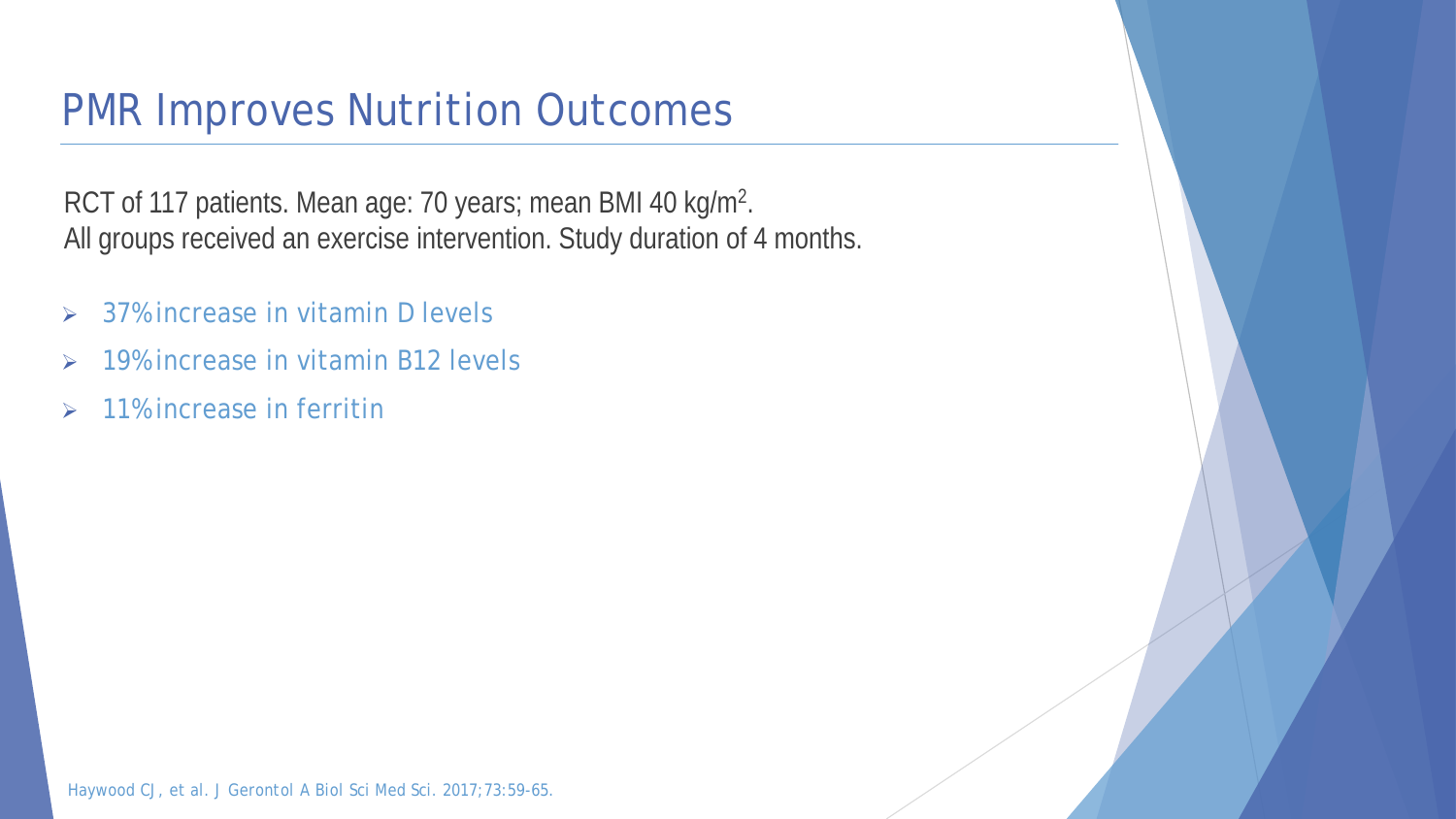#### Partial Meal Replacements-Indications for use in Weight Loss

- 1) Weight loss: in an energy restricted diet as part of treatment plan for obesity.
- 2) Other medically supervised treatment plans:
- ▶ Before bariatric surgery, for a fixed length of time to facilitate weight loss, reduce liver volume and decrease surgical risk.
- Before non-bariatric surgery, for a fixed length of time, where lower body weight would decrease surgical risk and improve recovery.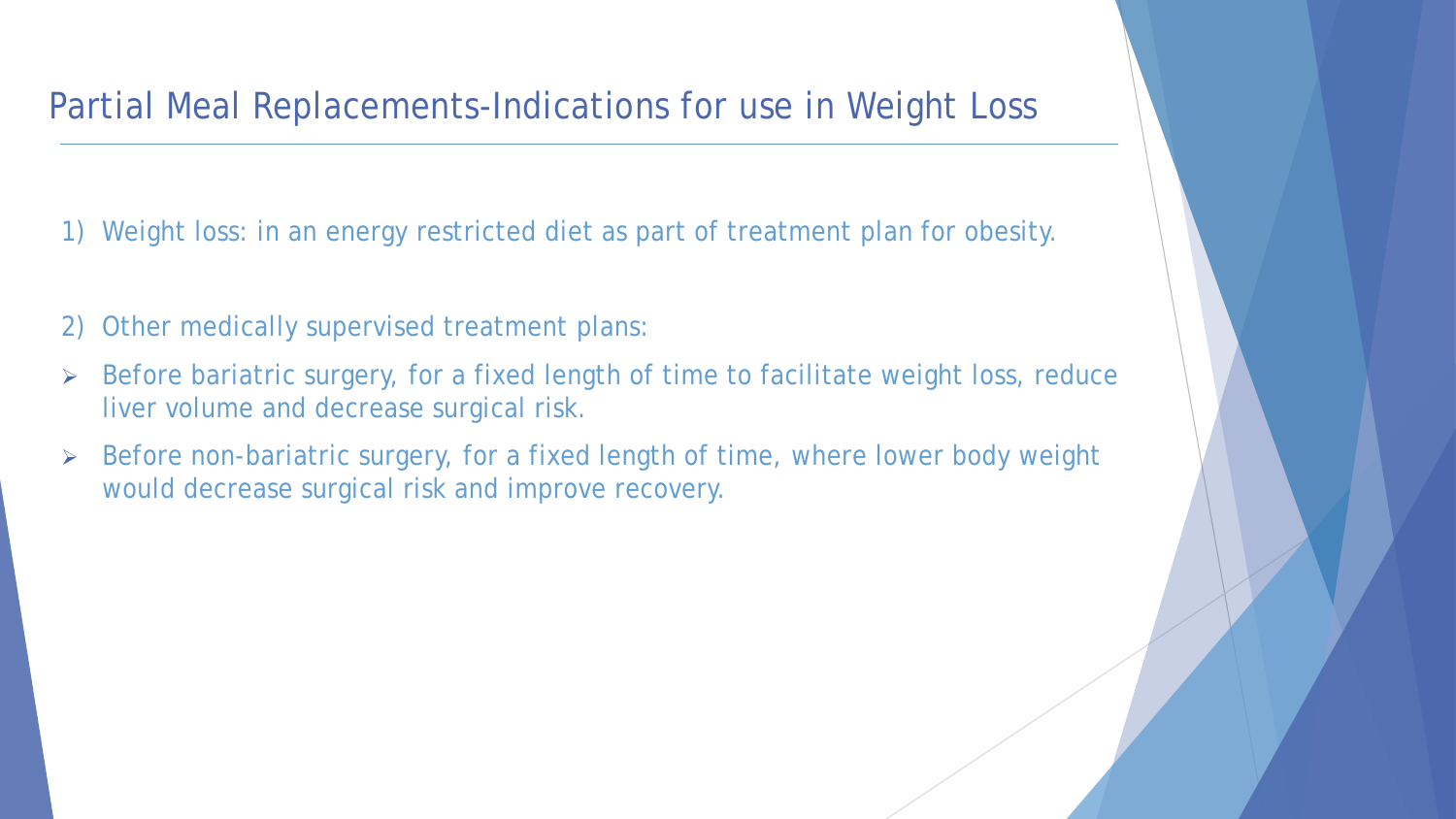#### Partial Meal Replacements-Contraindications for Use in Weight Loss

- $\triangleright$  There appear to be no absolute contraindications.
- $\triangleright$  There appear to be no relative contraindications.
- > The contraindication occurs when weight loss is not appropriate (pregnancy, early post partum, lactation, active eating disorder, substance abuse disorder).
	- However, these products could be used (under Registered Dietitian supervision) to supplement a diet to support improved nutrition.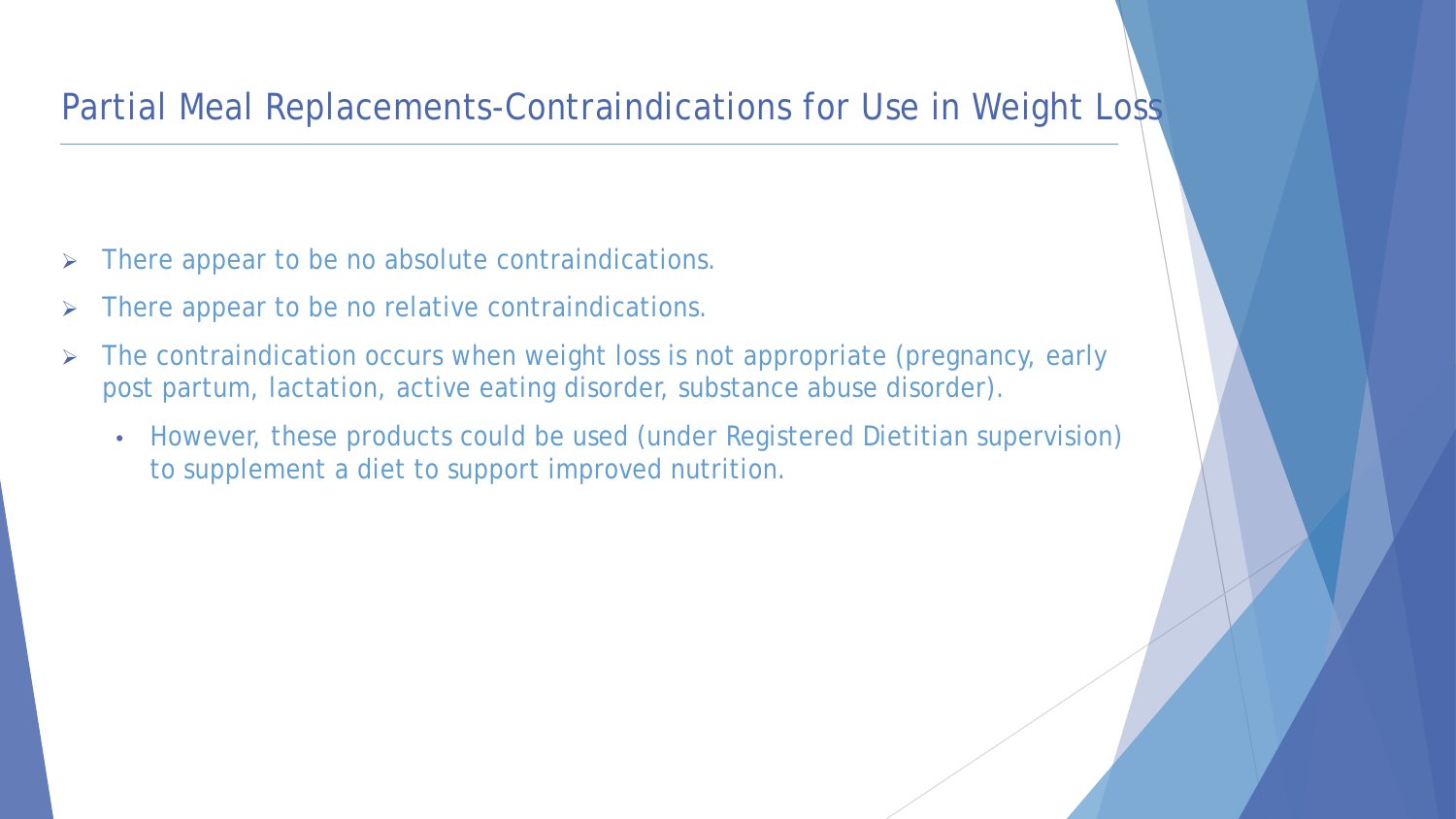#### What is a Meal Replacement?

**FDR (Food and Drug Regulations) provides requirements for products that are "Foods for Special Dietary Use."**

1) Formulated Liquid Diets (FLD): Nutritionally complete. Considered full nutrition (Oral or Tube feeds).

2) Meal Replacements (MR): Nutritionally complete. Meets requirements for calories, (min. 225 kcal), macronutrients, vitamins and minerals to replace a meal (or all meals) in energy restricted diets.

3) Nutritional Supplements (NS): Not nutritionally complete. Supplement a diet. Meets different requirements for calories (min of 150 kcal), macronutrients, vitamins and minerals. Not all NS products (drinks, shakes, bars) are appropriate for weight loss.

Food and Drug Regulations: http://laws-lois.justice.gc.ca/eng/regulations/C.R.C.,\_c.\_870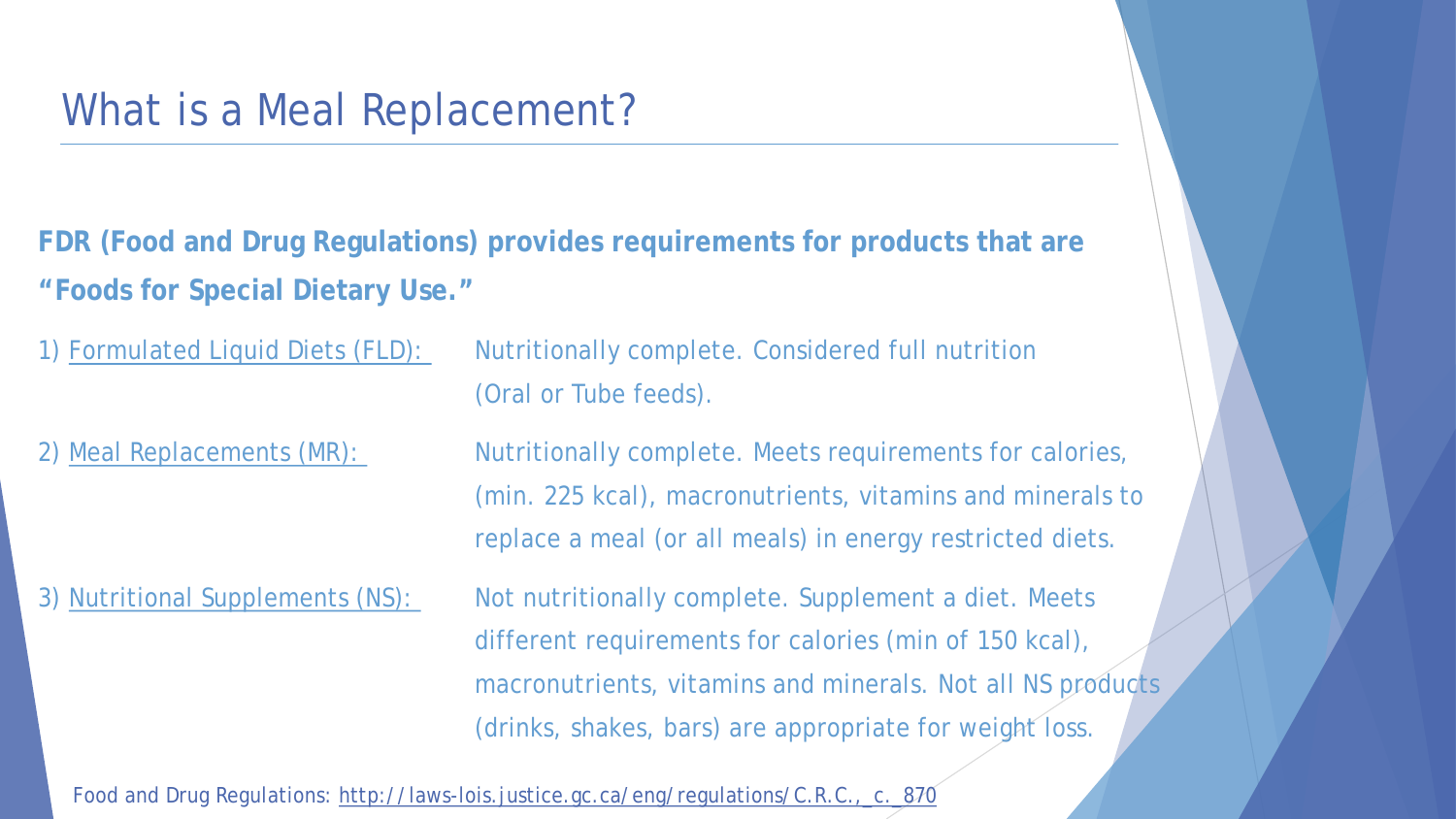## Products available

| <b>Formulated Liquid Diet</b> | <b>Meal Replacement</b>           | Nutrition Supplement               |
|-------------------------------|-----------------------------------|------------------------------------|
| Ensure Protein Max (Enlive)   | <b>Boost High Protein</b>         | Ensure scFOS Fibre                 |
| Ensure Compact                | <b>Ensure High Protein</b>        | Ensure Regular                     |
| <b>Tube Feed Products</b>     | <b>Glucerna Nutritional Drink</b> | <b>Carnation Instant Breakfast</b> |
|                               | Optifast ® 900                    | <b>Boost Fruit Beverage</b>        |
|                               |                                   | <b>Boost Diabetic</b>              |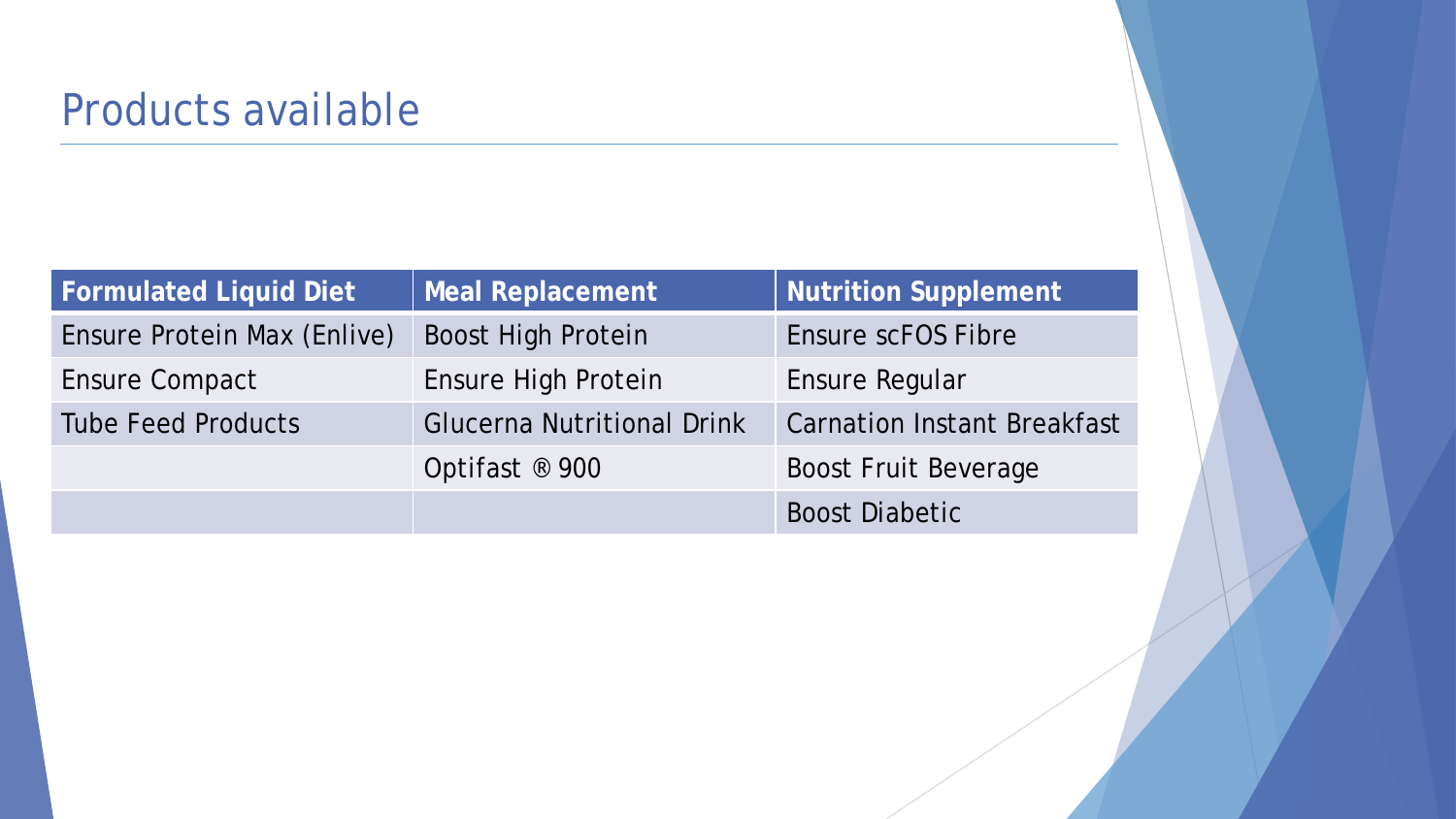#### Other Products

| <b>Frozen Meals</b>              | <b>Bars</b>                 | <b>Protein Shakes/Drinks</b>     |
|----------------------------------|-----------------------------|----------------------------------|
| <b>Healthy Choice Steamers</b>   | Premier Protein Bar         | <b>Premier Protein</b>           |
| <b>Healthy Choice Power Bowl</b> | Pure Protein Bar            | Muscle Milk Protein Shake        |
| <b>Blue Menu</b>                 | <b>Cliff Bar</b>            | Equate Pro Meal Replacement      |
| Lean Cuisine                     | Lara Bar                    | Ultra Shake PC                   |
| <b>Smart Meals</b>               | Slim Fast Bar               | <b>Kirkland Meal Replacement</b> |
| <b>Stouffers Fit Bowls</b>       | <b>Kirkland Protein Bar</b> |                                  |
|                                  | <b>Quest Bar</b>            |                                  |
|                                  | Detour Simple Bar           |                                  |

- > Often marketed as "meal replacements."
- $\triangleright$  Do not meet nutrition requirements to be used as a Meal Replacement.
- > Often do not meet nutrition requirements to be used as a Nutrition Supplement.
- $\triangleright$  May be used for calorie reduction, in combination with a well balanced diet, to meet a client's daily needs (under Registered Dietitian supervision).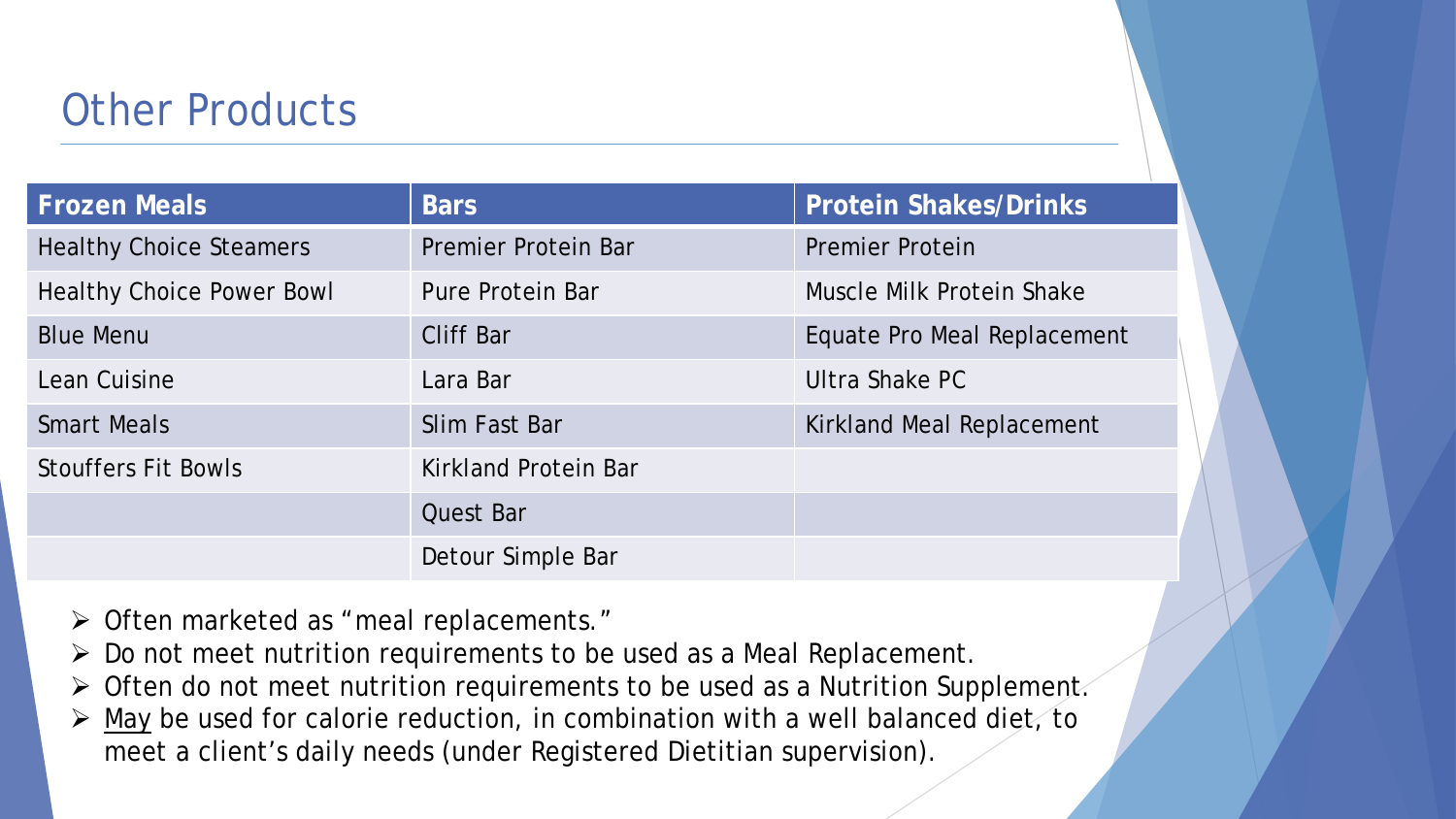### Things to Consider- Product Selection

- > Allergies and Intolerances.
- Cost/Access.
- $\triangleright$  Client is on Vitamins and Minerals.
- Client is using other Health related products (supplements).
- Other medical conditions (diabetes, kidney stones, renal disease, bariatric surgery).
- Nutrition knowledge, beliefs and attitudes, behaviors, adherence, taste preferences, taste fatigue, over reliance on products…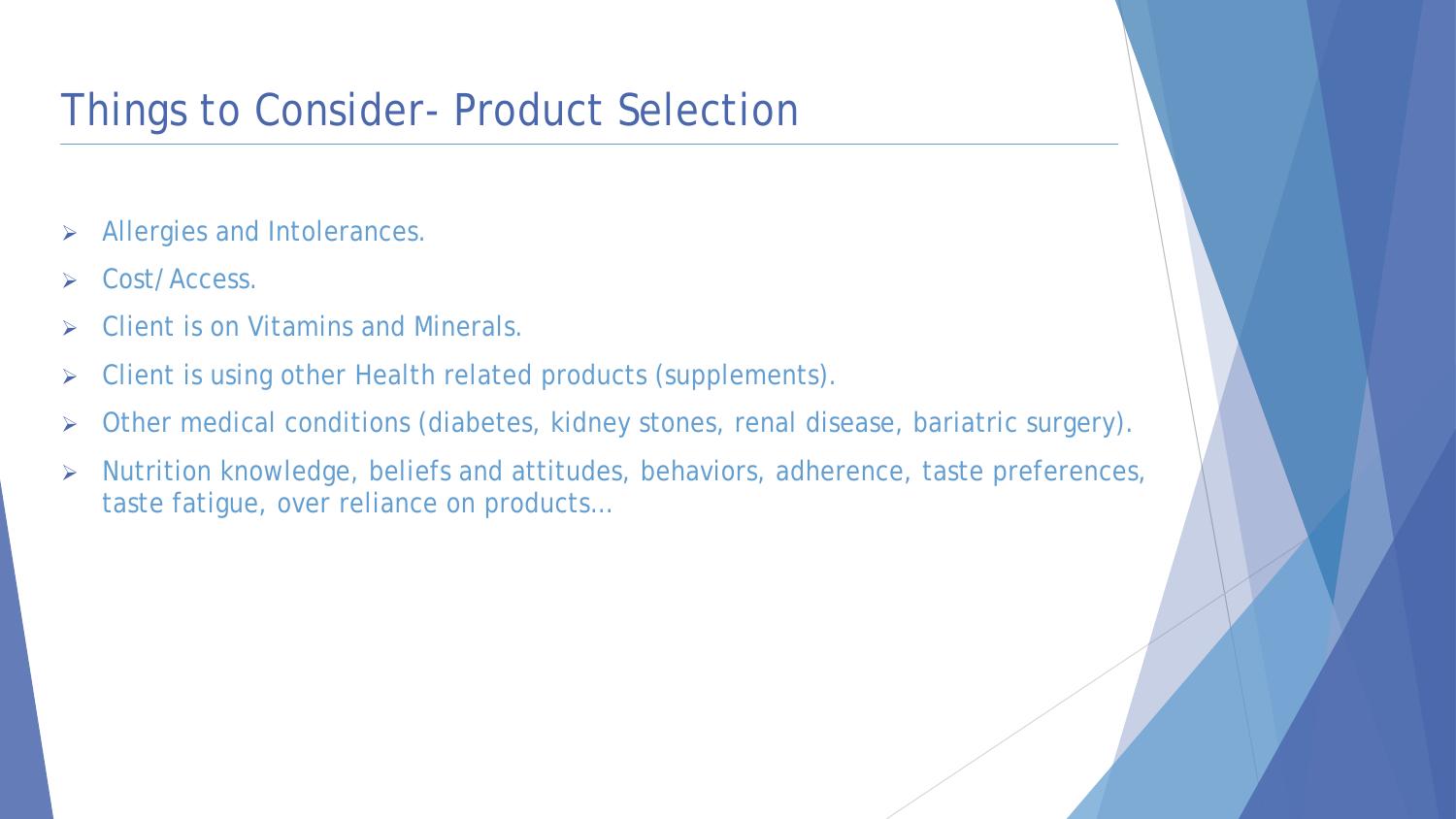# Getting Started

You and your client have decided to target weight loss with energy reduction.

- $\triangleright$  In the absence of a Registered Dietitian.
- Awaiting to see a Registered Dietitian.
- Awaiting Initial Assessment at the Edmonton Adult Bariatric Specialty Clinic.
- Awaiting assessment at another specialty clinic for treatment.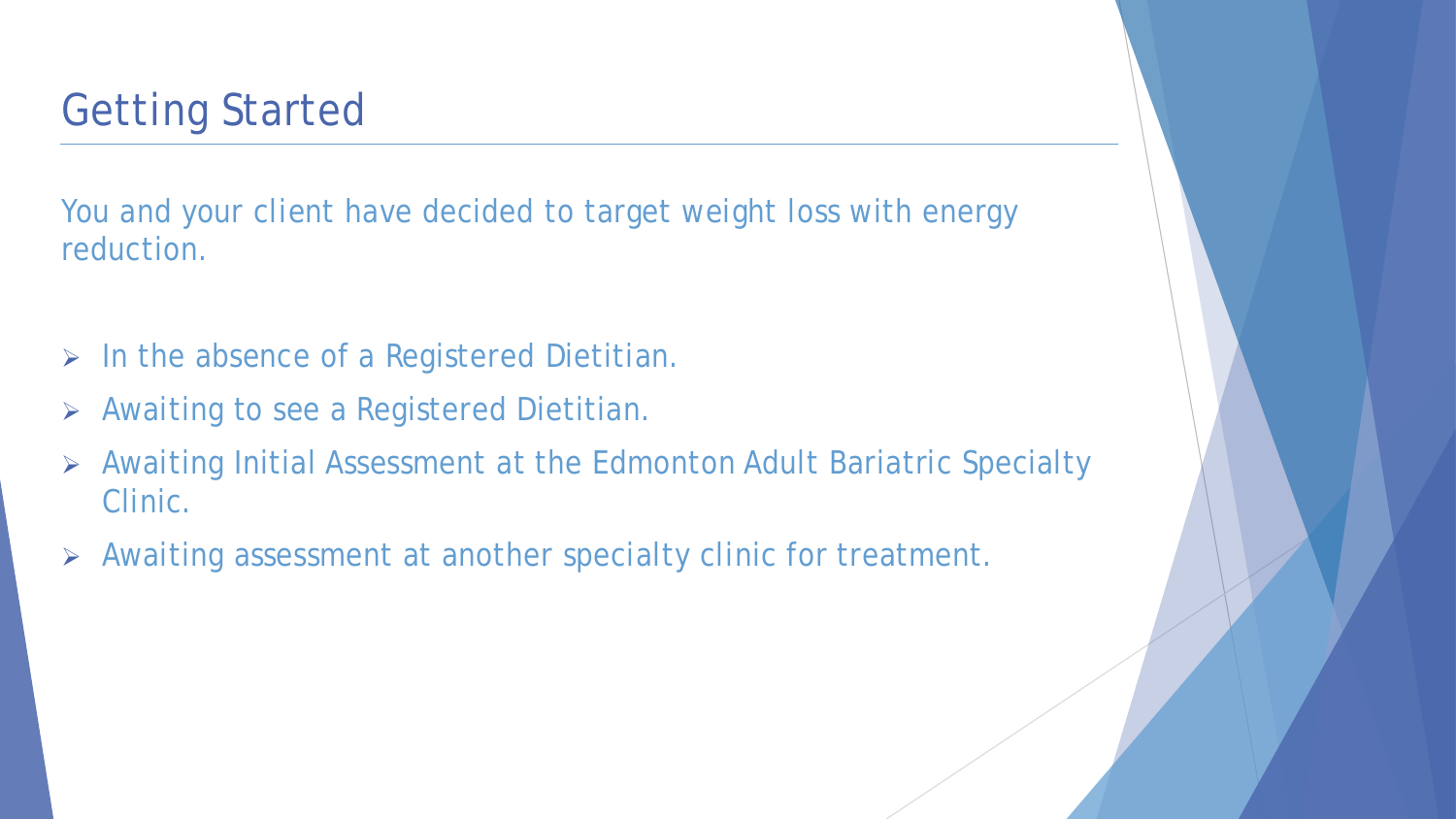# Getting Started

#### 1) Review diet history

- "Walk me through a typical day."
- > "Tell me about your breakfast, lunch and supper regime."
- "Tell me about your morning, afternoon and evening snack regime."
- 2) Which meal is the biggest barrier?
- 3) You and the client decide which meal to replace
	- Fits the best with their lifestyle (work schedule, family dynamics, QOL)
	- $\triangleright$  Has the biggest caloric reduction
- 4) Select a product
- 5) Start the proposed intervention and start food journaling
- 6) Follow up and assess progress

*Remember: By adding a meal replacement, you are adding calories. Without adjusting the total calorie intake, this can increase your caloric intake and can result in weight gain.*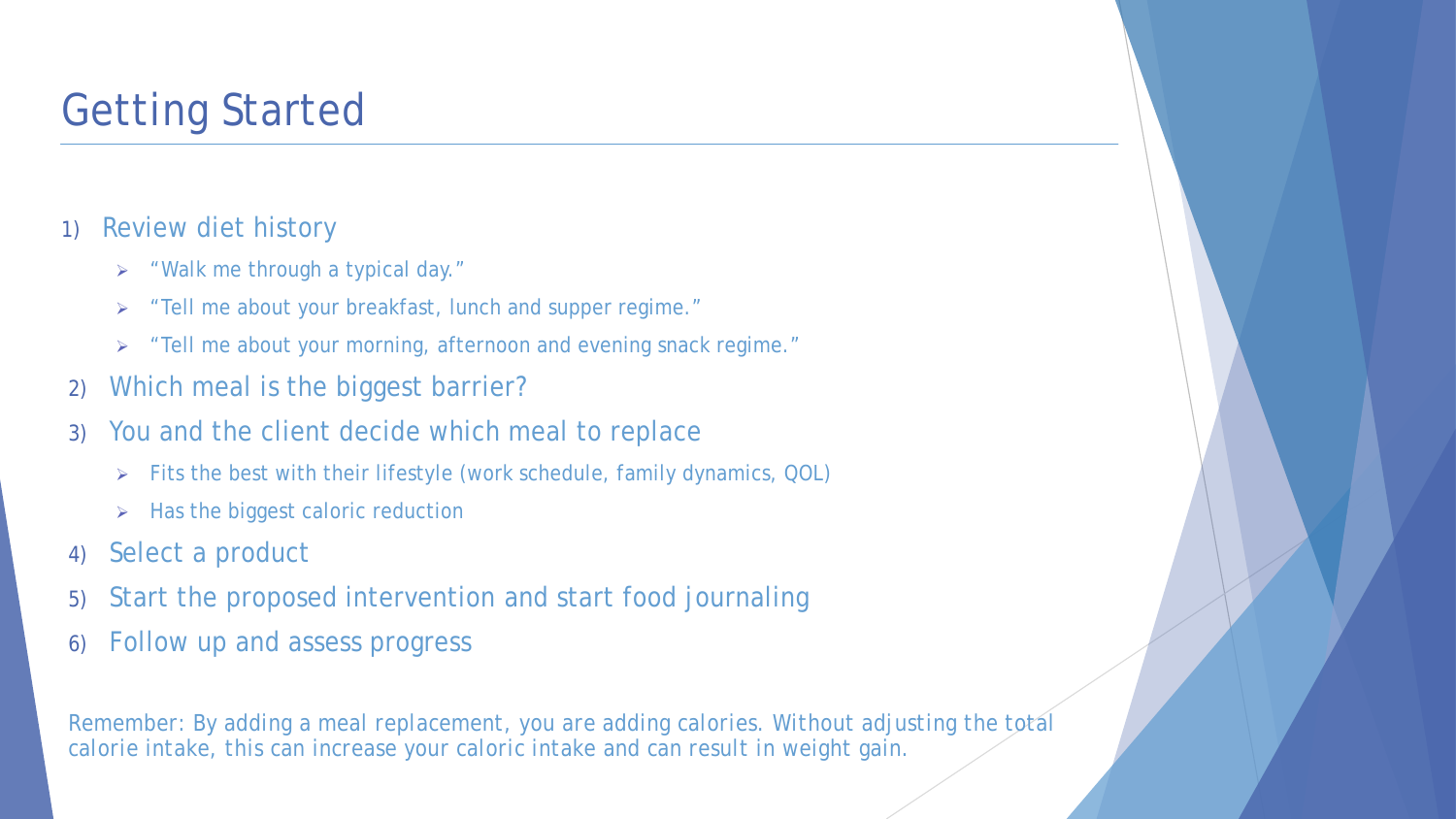#### When to Refer to a Dietitian

- 1) If you have access to an RD in your practice.
- 2) If wanting or needing to use more than 1 meal replacement/day.
- 3) Considerations are extensive, and the patient requires further assessment, intervention and follow up.
- Allergies and Intolerances
- Cost/Access
- $\triangleright$  Client is on Vitamins and Minerals
- $\triangleright$  Client is using other Health related products (supplements)
- Other medical conditions (diabetes, kidney stones, renal disease, bariatric surgery)
- $\triangleright$  Nutrition knowledge, beliefs and attitudes, behaviors, adherence, taste preferences, taste fatigue, over reliance on products…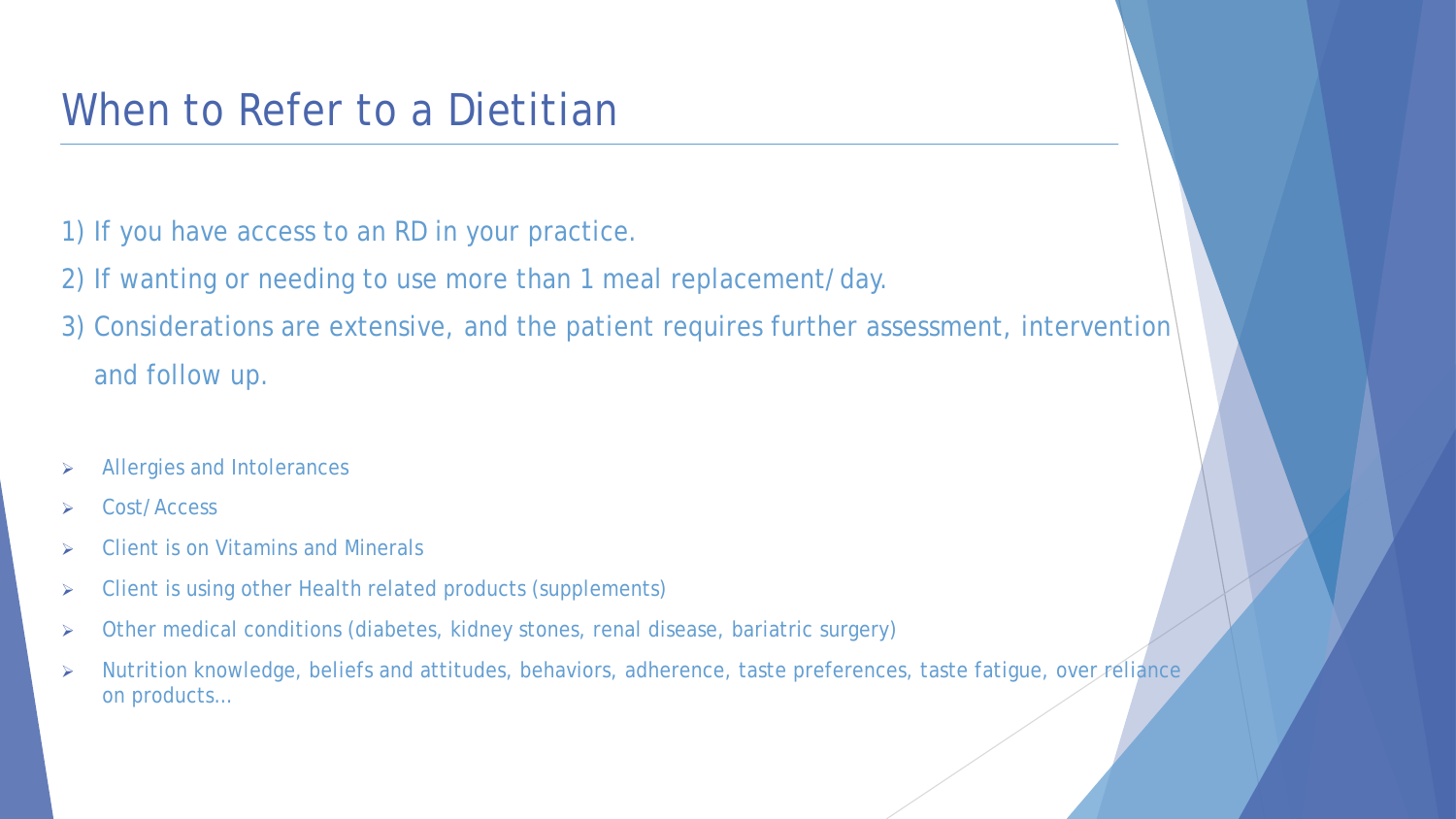# Referring to a Dietitian

Please refer to:

Nutrition II: Long Term Post –op Care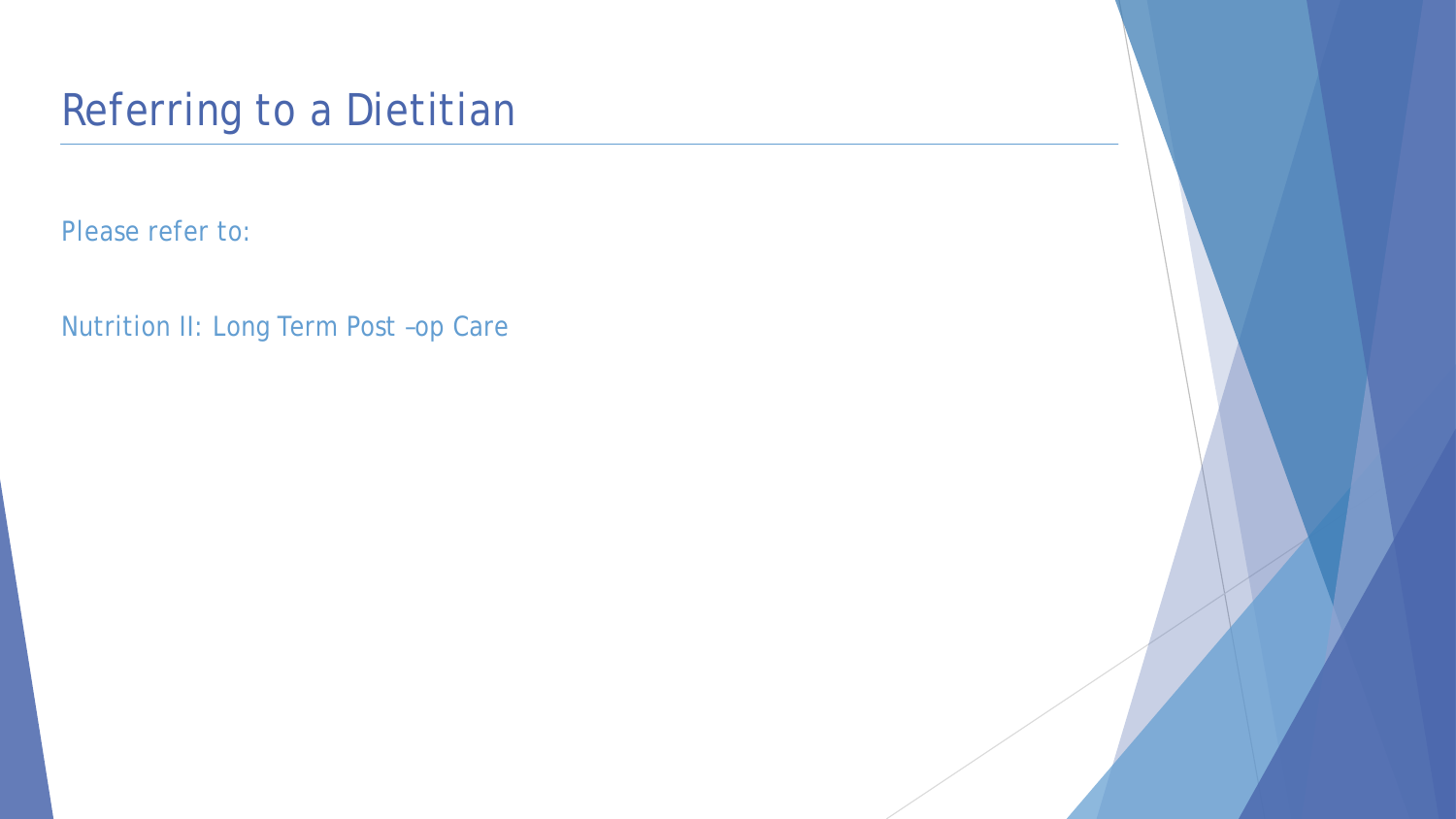

Eats out Lunch Daily at Work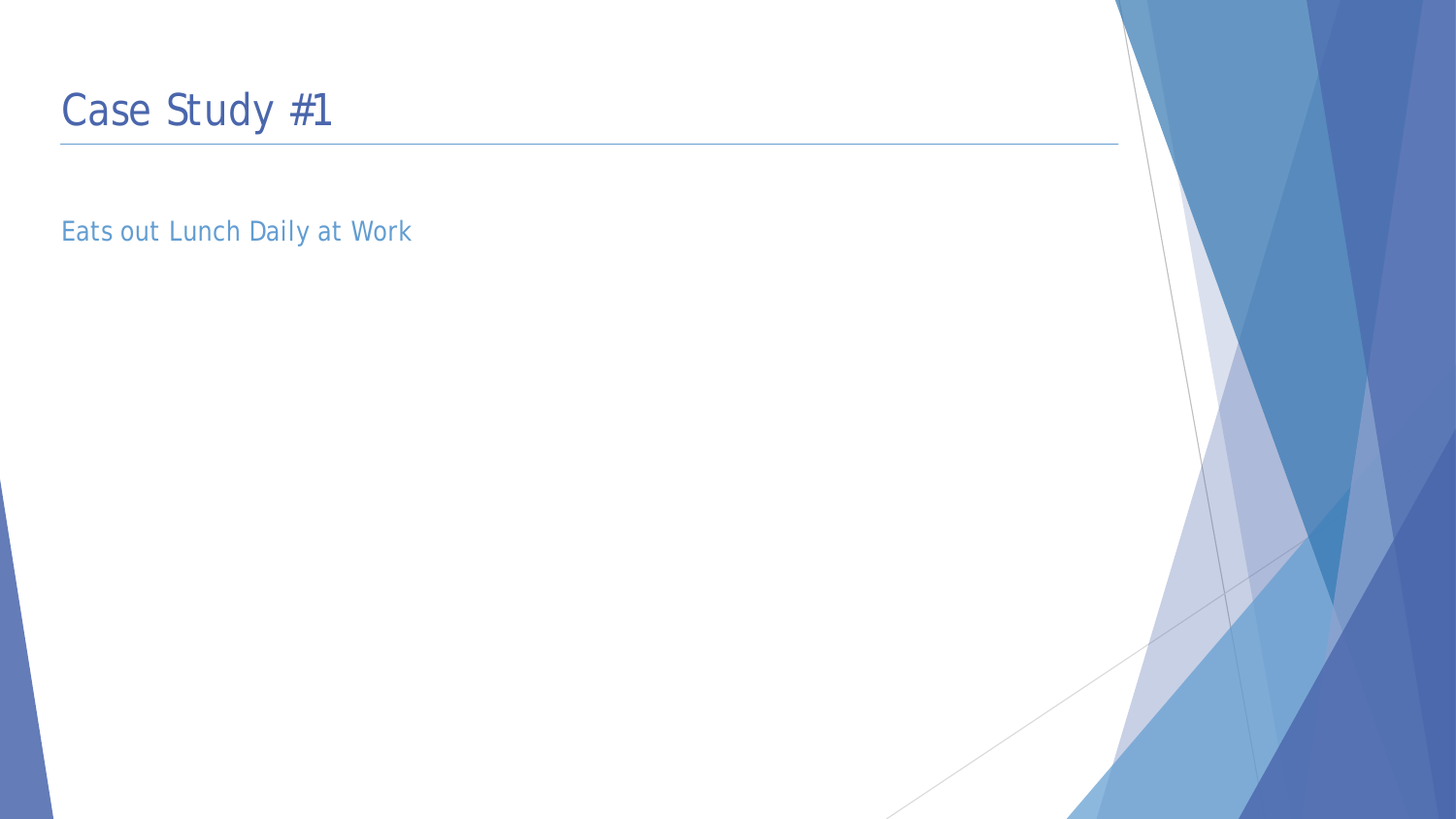

Meal skipper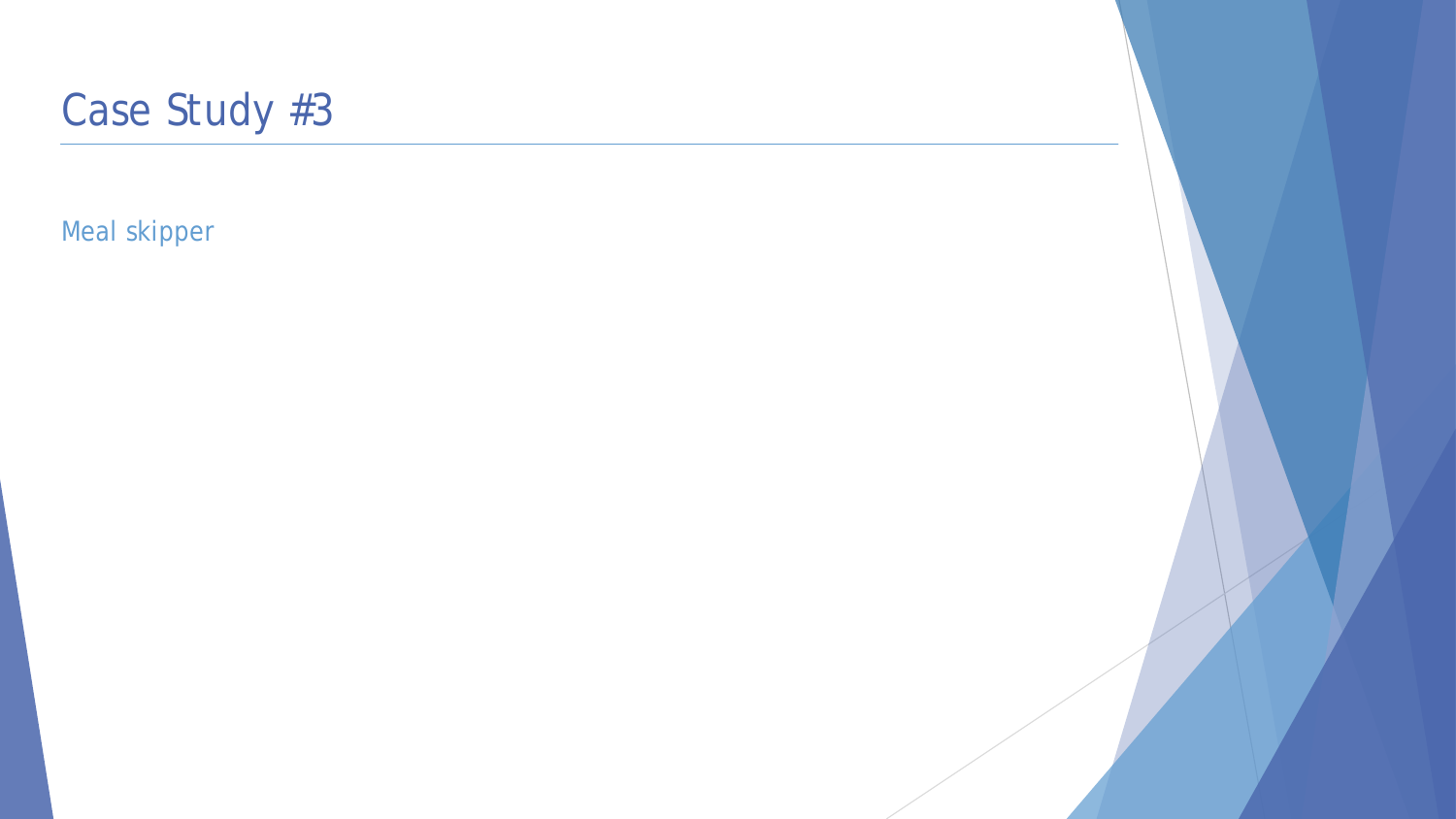

High BMI: Needs Aggressive Weight Loss Now